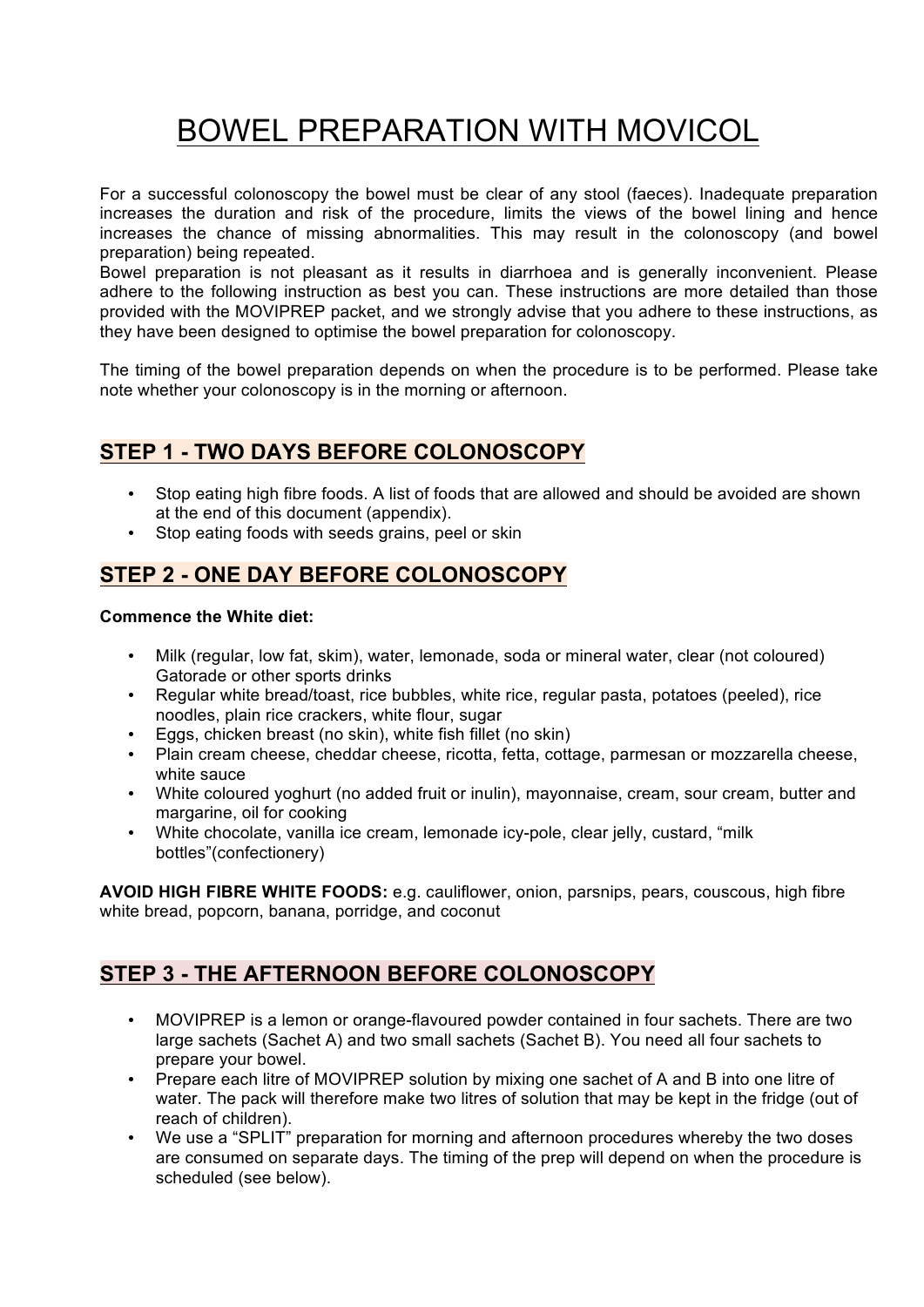# **STEP 4 - TAKING THE BOWEL PREPARATION SOLUTION**

- Please look at the following chart to determine the timing of bowel preparation
- The timing of taking the preparation depends on when your procedure is scheduled.



# **WHEN IS YOUR PROCEDURE?**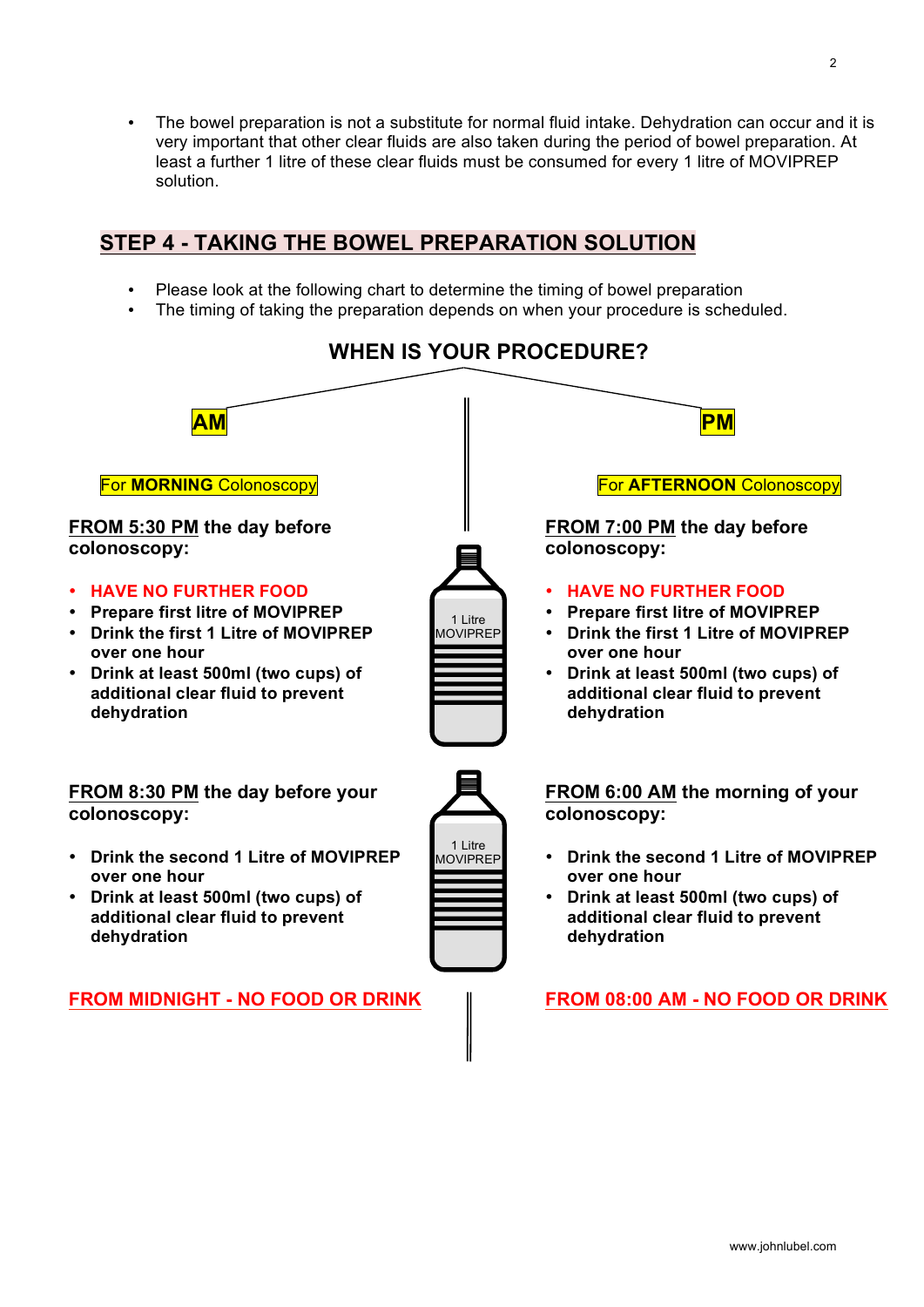## **STEP 5 - AFTER THE BOWEL PREPARATION**

- Please note the times above for the onset of **FASTING.** This is important, as your stomach must be empty at the time of colonoscopy. In addition, have **NOTHING TO DRINK FOR AT LEAST 3 hours** before the procedure. Occasionally, if you are suspected of having slow gastric emptying the period of **NIL BY MOUTH** may be extended to 6 hours before the procedure.
- For further information regarding colonoscopy please see the additional patient information sheet.

### **Side-effects**

Everybody responds differently to MOVIPREP. We advise you remain within easy reach of a toilet as the urge to open your bowels may be sudden. The effects of MOVICOL may start working within 30 minutes but sometimes takes much longer. The effects will last up to six hours or sometimes more. You may feel nauseated or sick, feel tired, and have abdominal bloating or cramps. Very occasionally MOVIPREP will cause an allergic reaction, with or without a rash. The lack of solid food in combination with the laxative can trigger nausea and dehydration. We suggest you drink as much clear fluid as you can to help prevent this.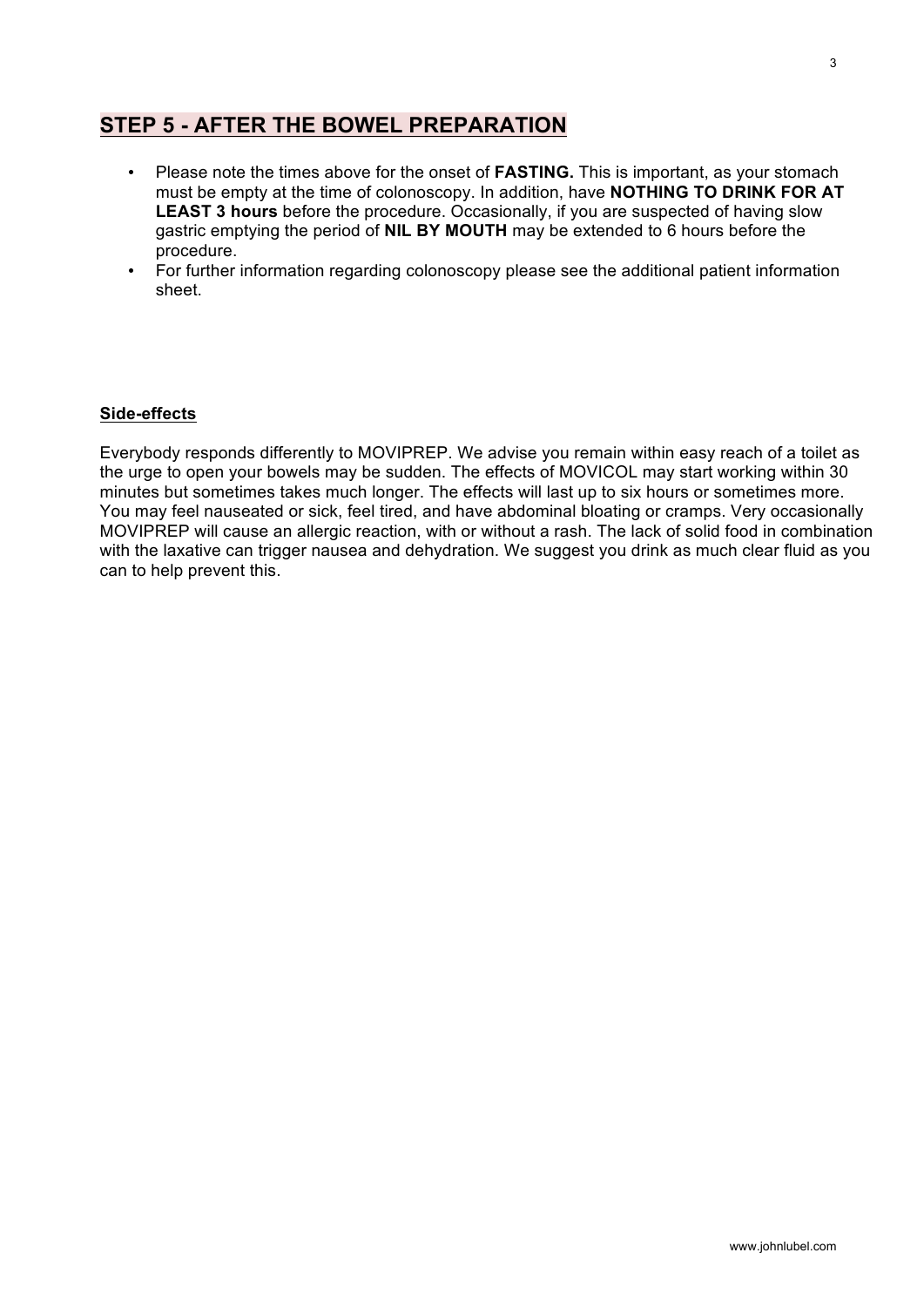# **APPENDIX**

## **LOW FIBRE DIET**

| Low fibre foods which are allowed                                                                                 | High fibre foods which should be avoided                                           |
|-------------------------------------------------------------------------------------------------------------------|------------------------------------------------------------------------------------|
| Eggs, white meat such as chicken (skinless),<br>grilled or poached fish (no skin), cheese, tofu                   | <b>Breakfast cereals</b>                                                           |
| White bread/toast/butter/margarine, croissants,<br>(white) pasta, rice, boiled or mashed potatoes (sl<br>removed) | Bacon, sausages, black pudding, red meat and<br>pies                               |
| Water, fizzy drinks, fruit squash<br>(NOT blackcurrant, redcurrant)                                               | Fruit                                                                              |
| Tea, coffee, clear soups                                                                                          | Nuts and pulses including baked beans                                              |
| Ice cream, custard, boiled sweets                                                                                 | Any vegetables, fruit or salad                                                     |
| Marmalade (without peel)                                                                                          | Wholemeal or brown bread, puddings containing<br>fruit or nuts, cakes and biscuits |
| Yoghurts                                                                                                          | Potato skins or chips, wholemeal pasta, brown                                      |

### **WHITE DIET SAMPLE MENU PLAN**

| Breakfast:     | Glass of Milk (regular, low fat, skim)<br>Rice bubbles with milk and white sugar<br>Scrambled eggs and regular white toast                                                                                                                                  |
|----------------|-------------------------------------------------------------------------------------------------------------------------------------------------------------------------------------------------------------------------------------------------------------|
| Morning Tea:   | Glass of Mineral water<br>Plain rice crackers with cheese                                                                                                                                                                                                   |
| Lunch:         | Glass of lemonade<br>White bread sandwich with sliced chicken breast, cream cheese or mayonnaise<br>A white chocolate Freddo Frog or Lemonade icy-pole                                                                                                      |
| Afternoon Tea: | Plain vanilla yoghurt Vanilla milkshake                                                                                                                                                                                                                     |
| Dinner:        | White fish fillet with white rice or mashed potato or<br>Regular pasta with diced chicken breast and Parmesan cheese or<br>Chicken soup (clear chicken broth/stock) with rice noodles and sliced chicken<br>breast<br>Glass of soda water Vanilla ice cream |

## **TIPS WHEN MAKING MOVIOPREP**

Reconstitution of MOVIPREP in water may take up to 5 minutes and is best performed by adding the powder to the mixing vessel first followed by the water. The patient should wait until all the powder has dissolved before drinking the solution.